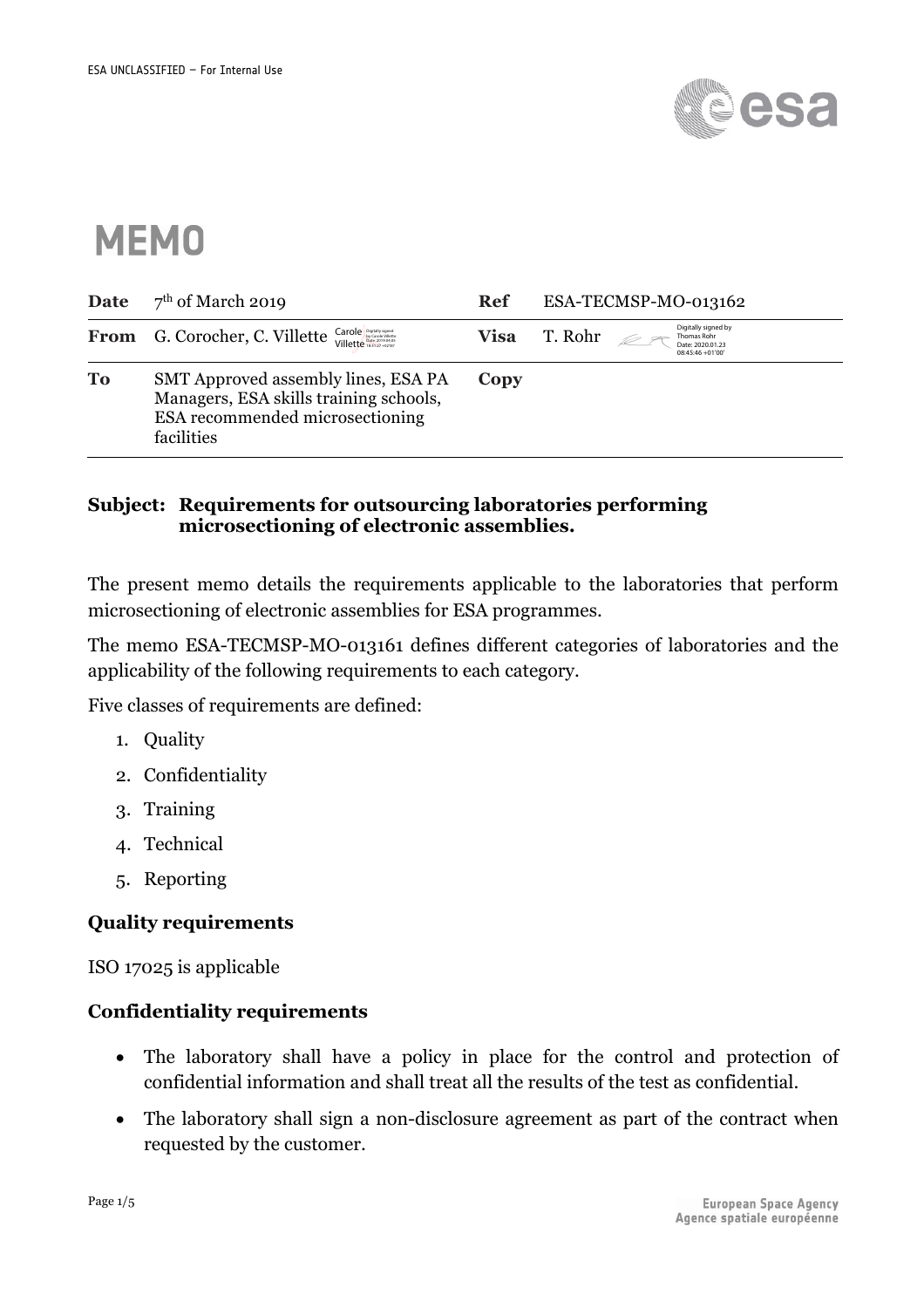

- The laboratory shall have a policy for the management of potential conflict of interest. For example, this is applicable to laboratories operated by industry which are offering their service to third parties or laboratories of organizations which are also offering consultancy services in the setting up and development of assembly processes.
- The company organization shall have processes in place to ensure the prevention of conflicts of interest, or risks of disclosure of confidential information.

## **Training**

- Personnel performing visual inspection and/or assessment of the metallographic samples of electronic assemblies shall be ESA certified as Cat.2 to ECSS-ST-Q-70-08 and ECSS-ST-Q-70-38.
- The laboratory shall define a procedure for the training and assessment of the personnel authorised to perform microsectioning of electronic assemblies per ESA requirements.
- The laboratory shall maintain a competence matrix of the personnel authorised to perform microsectioning per ESA requirements.

# **Technical requirements**

The following specific technical requirements are applicable:

Additional technical requirements are enclosed in the Annex 1

- The laboratory shall have a dedicated procedure for the microsectioning of electronic assemblies compliant to the ESA technical requirements.
- Visual inspection is mandatory.
- Cutting of the samples from the PCB shall be performed using methods which prevent to stress the PCB and the assembly. Vibrations and heating of the sample shall be avoided. Cutting shall be done with sufficient clearance from the device to prevent damage of the location to be examined. A minimum clearance of 5mm is recommended.
- Use of chemicals for the removal of conformal coatings is forbidden.
- Materials used for embedding of specimens shall be identified in the procedure. Only room temperature curing materials shall be used. Embedding materials leading to temperature higher than 40°C during curing shall not be used.
- The use of a fluorescent dye in the embedding resin is mandatory.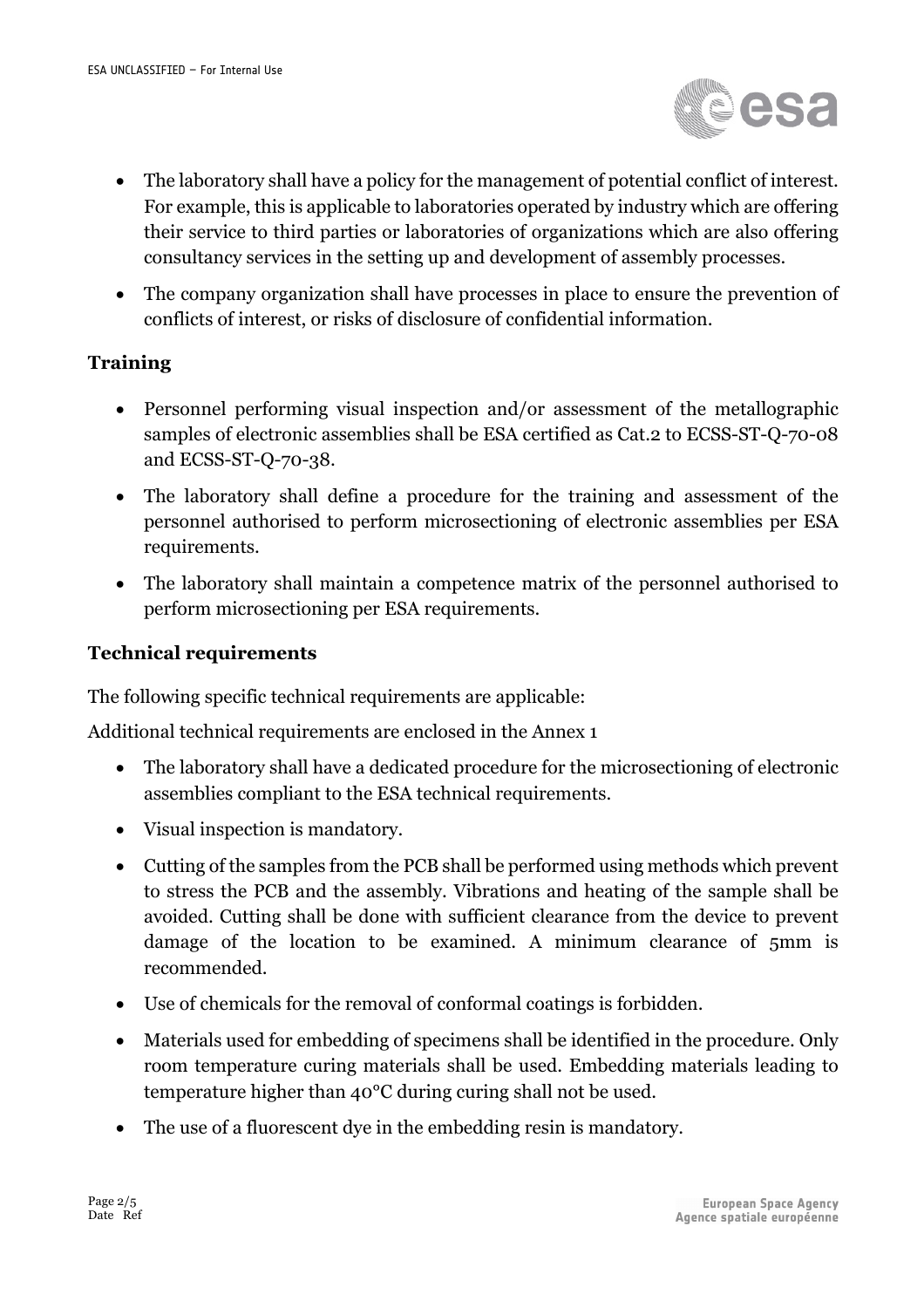

- Sectioning of the different types of devices shall be performed in accordance with the ECSS-Q-ST-70-38C Rev 1.
- Changes of the any processing material requires ESA approval.
- Inspection and assessment of the microsections shall be performed in accordance to the criteria outlined in ECSS-Q-ST-70-38C and ECSS-Q-ST-70-08C latest revisions.

## **Reporting requirements**

- A report assessing if the analysed parts are compliant to the requirements of ECSS standards shall be prepared by the laboratory. The laboratory shall not use terms as: verified, validated, approved or qualified in the assessment. The terms compliant and not compliant shall be used.
- The report shall include a set of pictures from visual inspections and analysis of each sample submitted to microsectioning providing as a minimum the level of details and magnification indicated in the ECSS-Q-ST-70-38C Rev 1.
- All photographic documentation shall be provided in electronic format to the customer.
- Microsectioning samples and remaining parts of the PCBs shall be returned to the customer after conclusion of the activity.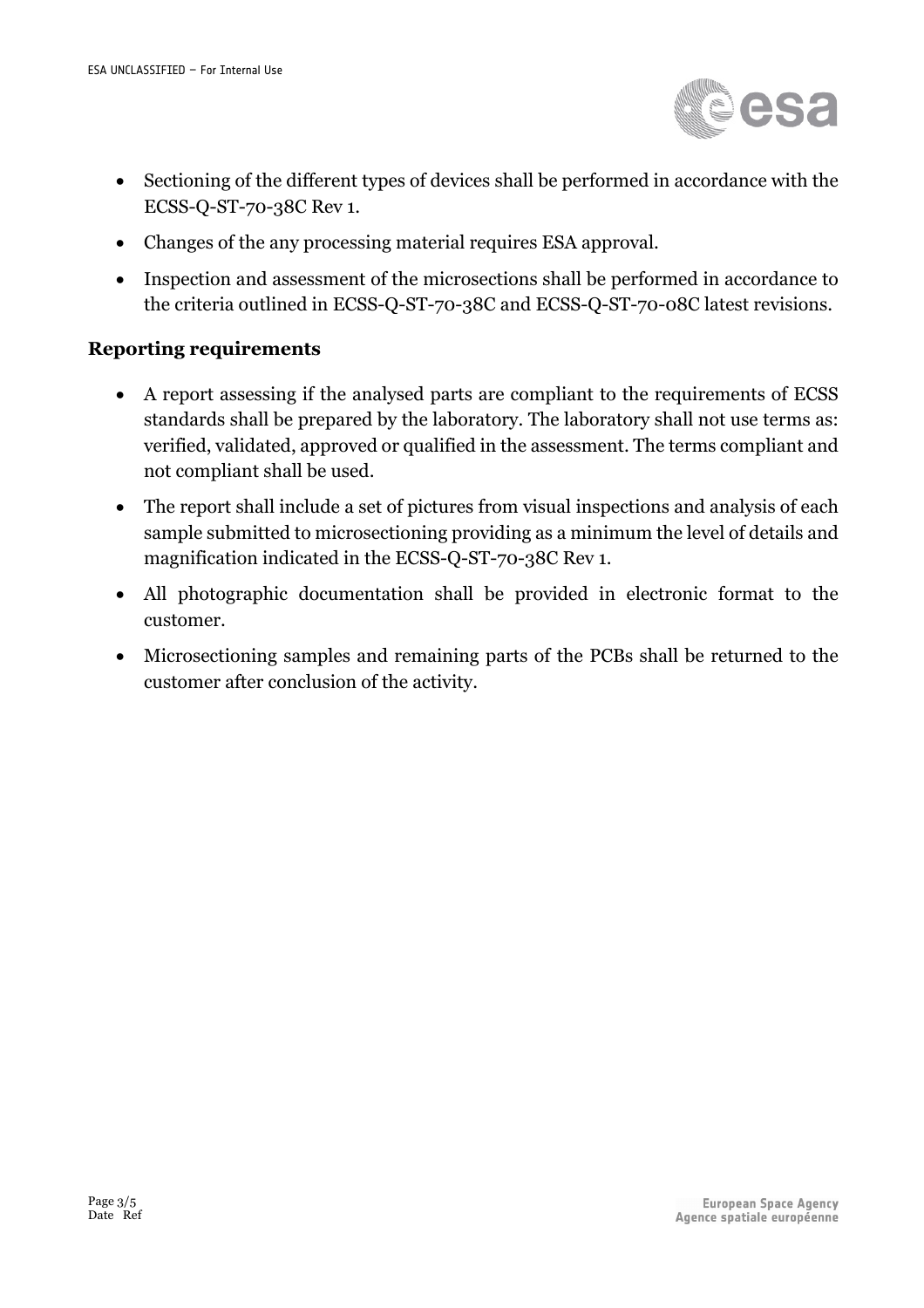

#### **Annex 1: Technical microsectioning requirement**

• Conformal coating removal from solder joints and leads is not allowed.

*Note: conformal coatings can be gently removed from top surface of large devices and top and bottom surface of PCBs provided that solder joints and leads are not disturbed. Removal of conformal coatings is only allowed with mechanical means, e.g. scalpel blade or (tapered) rod.*

- removal of conformal coating on the solder joint of ceramic resistor and capacitors is required in order to identify delamination /cracks that can be created at the interface of the termination with the ceramic. The removal shall be performed with care and using soft tools avoiding to disturb the surface of the solder joints.
- Cutting of chip types of devices is not allowed, the sections plan for these devices shall be reached by grinding.
- Grinding the body of chip resistors, capacitors and diode shall be performed using SiC paper with grit size of 400 or finer.
- Use of grinding disks with embedded diamonds can induce damage to PCB and devices. Use of these disks is allowed only with grid size finer than 220. Use of diamond grinding disks is forbidden on ceramic resistors, capacitors and devices with glass body.
- Microsectioning of parts with cavity (SMDs, LCCs, ...) shall be performed as followed in order to avoid to create damage in the packaging
	- o The package is embedded in resin
	- o Grinding is performed until opening of the cavity
	- o The sample is embedded once again in order to fill the cavity. The filling is performed using the same resin used for initial embedding without addition of fluorescent dye.
	- o The section planes required by ECSS-ST-70-38C last revision are analysed.
	- o In Case of LCC3 and LCC6 package the sequence of analyses is the following: Section plane 1, section plane 2 and then section plane 3